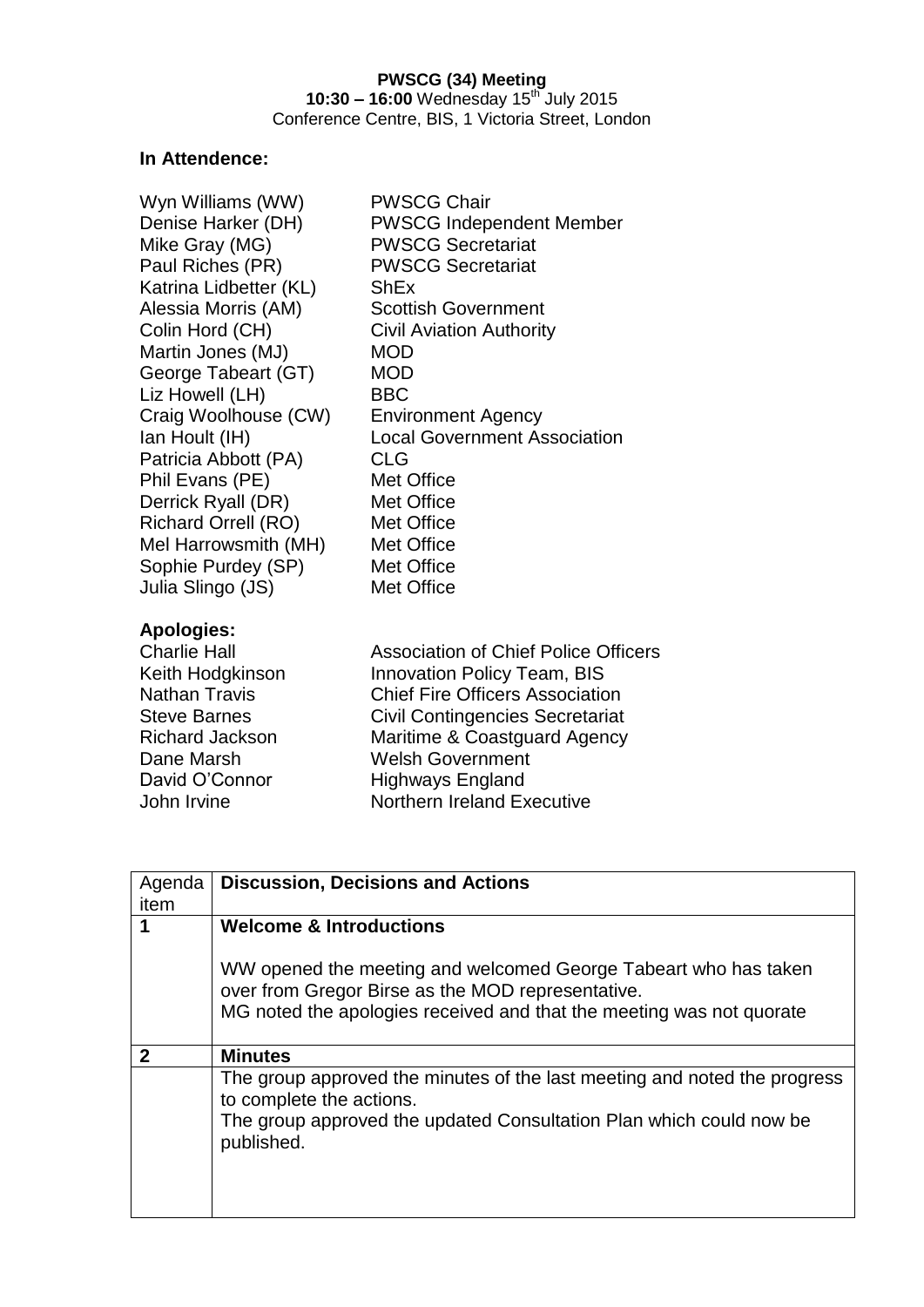|                                                                             | <b>PWSCG Annual report</b>                                                                                                                              |  |  |  |
|-----------------------------------------------------------------------------|---------------------------------------------------------------------------------------------------------------------------------------------------------|--|--|--|
|                                                                             | MG suggested that the new Interdepartmental Met Office Strategy Group                                                                                   |  |  |  |
|                                                                             | would be an appropriate mechanism for circulating the annual report to                                                                                  |  |  |  |
|                                                                             | other Government departments. This would be prepared in a format                                                                                        |  |  |  |
|                                                                             | suitable for circulation to this Group from next year.                                                                                                  |  |  |  |
|                                                                             |                                                                                                                                                         |  |  |  |
| $\mathbf{3}$                                                                | <b>Reports</b>                                                                                                                                          |  |  |  |
| $\overline{3.1}$                                                            | PWSCG Chair's Update - WW, including PWSCG Wales and Scotland                                                                                           |  |  |  |
|                                                                             | WW gave a short update on activities since the last meeting.                                                                                            |  |  |  |
|                                                                             | <b>Responder Workshops</b>                                                                                                                              |  |  |  |
|                                                                             | The recent NSWWS responder workshops were highlighted as a recent                                                                                       |  |  |  |
|                                                                             | success and the chair was pleased with how they were delivered.                                                                                         |  |  |  |
|                                                                             | <b>PWSCG Wales</b>                                                                                                                                      |  |  |  |
|                                                                             | The first Welsh PWSCG meeting was held in May and following its success                                                                                 |  |  |  |
|                                                                             | it has been decided to hold it as an annual event.                                                                                                      |  |  |  |
|                                                                             | <b>PWSCG Scotland</b>                                                                                                                                   |  |  |  |
|                                                                             | A notable development is the work that is well under way to establish their                                                                             |  |  |  |
|                                                                             | National Resilience Centre.                                                                                                                             |  |  |  |
|                                                                             |                                                                                                                                                         |  |  |  |
|                                                                             | <b>European Centre for Medium-range Weather Forecasts (ECMWF)</b>                                                                                       |  |  |  |
|                                                                             | WW, DH and MG visited the Centre in Reading. ECMWF portrays itself as                                                                                   |  |  |  |
|                                                                             | primarily a research institute and WW was satisfied that there was already                                                                              |  |  |  |
|                                                                             | good collaboration between the Met Office and ECMWF and that ECMWF                                                                                      |  |  |  |
| outputs were already well utilised within the PWS. One issue high up on the |                                                                                                                                                         |  |  |  |
|                                                                             | ECMWF agenda is the need for new premises and possible relocation.                                                                                      |  |  |  |
|                                                                             | <b>Interdepartmental Met Office Strategy Group</b>                                                                                                      |  |  |  |
|                                                                             |                                                                                                                                                         |  |  |  |
|                                                                             | WW attended the first proper meeting of the Group on Friday 10 July. WW<br>will be representing the interests of the PWSCG at future meetings, and will |  |  |  |
|                                                                             | review Government Departments' priorities for the Met Office to ensure that                                                                             |  |  |  |
|                                                                             | the requirements of the PWSCG are captured.                                                                                                             |  |  |  |
|                                                                             |                                                                                                                                                         |  |  |  |
|                                                                             |                                                                                                                                                         |  |  |  |
| 3.2                                                                         | Met Office General Review - ShEx                                                                                                                        |  |  |  |
|                                                                             | KL provided the group with a summary of the Met Office General Review,                                                                                  |  |  |  |
|                                                                             | what the review was intended to do and the high level findings.                                                                                         |  |  |  |
|                                                                             |                                                                                                                                                         |  |  |  |
|                                                                             | Clarifying it was a research project and not a report to make specific<br>recommendations. Its aim was to measure the value of the Met Office to the    |  |  |  |
|                                                                             | UK. It was not reviewing the Met Office status as a Trading Fund.                                                                                       |  |  |  |
|                                                                             |                                                                                                                                                         |  |  |  |
|                                                                             | The review concluded that, taking account of investment already                                                                                         |  |  |  |
|                                                                             | committed, the Met Office would bring some £30 billion of value to the UK                                                                               |  |  |  |
|                                                                             | over the next ten years - a benefit-cost ratio of around 14:1. Around a third                                                                           |  |  |  |
|                                                                             | of that value can be attributed to the world-class standard of the Met Office,                                                                          |  |  |  |
|                                                                             | with its unified weather and climate model.                                                                                                             |  |  |  |
|                                                                             |                                                                                                                                                         |  |  |  |
|                                                                             | There is no cross-cutting Government view of the national weather and                                                                                   |  |  |  |
|                                                                             | climate requirements. An integrated view of strategic requirements could                                                                                |  |  |  |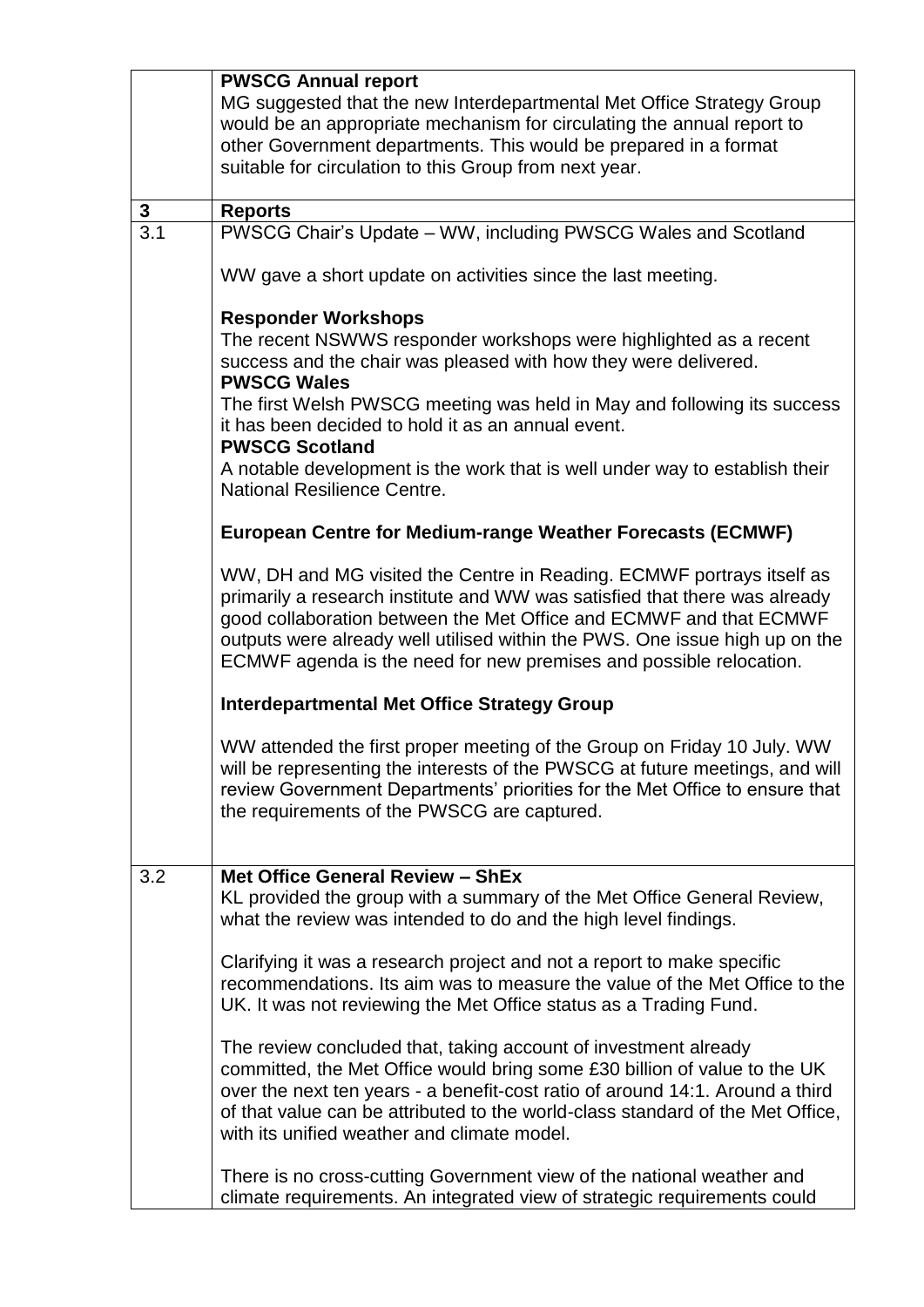|     | help Government weigh up priorities, manage funding risks and set a<br>clearer long term vision.<br>KL confirmed that the economic analysis will be published.<br>WW stated that the Met Office is world class because of the hard work and<br>milestones they meet not because it is funded with the aim of being ranked<br>number 1.<br>The Interdepartmental Met Office Strategy Group had already been                                                                                                                                                                                                                                                                                                                                                                                                                                                                                                                                                                                        |  |  |  |
|-----|---------------------------------------------------------------------------------------------------------------------------------------------------------------------------------------------------------------------------------------------------------------------------------------------------------------------------------------------------------------------------------------------------------------------------------------------------------------------------------------------------------------------------------------------------------------------------------------------------------------------------------------------------------------------------------------------------------------------------------------------------------------------------------------------------------------------------------------------------------------------------------------------------------------------------------------------------------------------------------------------------|--|--|--|
|     | established to draw together a national statement of priorities.<br>It was mentioned that more work needs to be done in order to define the full<br>underpinning capability but it was recognised that this would be difficult.<br>There was agreement that this would need to be achieved in order to make<br>a clear point to HMT that the PWS and Met Office work provides such a<br>specialist service.                                                                                                                                                                                                                                                                                                                                                                                                                                                                                                                                                                                       |  |  |  |
|     | PE noted that the General Review has timed well with the spending review<br>process and should help the Met Office and the PWSCG to set out and<br>demonstrate the value of the PWS.                                                                                                                                                                                                                                                                                                                                                                                                                                                                                                                                                                                                                                                                                                                                                                                                              |  |  |  |
|     | Action: Secretariat to circulate to members the formal summary of the<br>General Review when published.                                                                                                                                                                                                                                                                                                                                                                                                                                                                                                                                                                                                                                                                                                                                                                                                                                                                                           |  |  |  |
| 4   | 15/16 Performance                                                                                                                                                                                                                                                                                                                                                                                                                                                                                                                                                                                                                                                                                                                                                                                                                                                                                                                                                                                 |  |  |  |
| 4.1 | Met Office quarterly summary                                                                                                                                                                                                                                                                                                                                                                                                                                                                                                                                                                                                                                                                                                                                                                                                                                                                                                                                                                      |  |  |  |
|     | DR initially focused on the record July temperatures recorded on 1 July.<br>The level of reach to the general public on this event was high especially<br>through social media. MH noted that feedback from the Peterborough<br>responder workshop included the view that a heat warning would have<br>helped with escalating messages within their organisation to senior<br>colleagues.<br>There was some discussion around a coding error that had recently been<br>discovered which affected the forecast accuracy for clear sky. LH said they<br>were getting complaints from the public about forecast problems a long time<br>before the problem was officially acknowledged. The Group was assured<br>that the problem had been fixed as soon as it was identified, but requested<br>that the Met Office prepare a formal report on this event for the next<br>meeting of the PAG.<br>Action: Met Office to prepare a report on the recent coding error for the<br>September PAG meeting. |  |  |  |
|     | There was some discussion about nowcasting, particularly of<br>thunderstorms, and what opportunities there may be for being able to put<br>out the advice from the Chief Forecaster more rapidly at the time a weather<br>event is actually underway. This was a theme that came out in the recent<br>responder workshops.                                                                                                                                                                                                                                                                                                                                                                                                                                                                                                                                                                                                                                                                        |  |  |  |
| 4.2 | <b>Update on Milestones</b>                                                                                                                                                                                                                                                                                                                                                                                                                                                                                                                                                                                                                                                                                                                                                                                                                                                                                                                                                                       |  |  |  |
|     | IH provided the group with an update on the work associated with MS3a -<br>Update to iPhone and Android apps which is undergoing user testing. The                                                                                                                                                                                                                                                                                                                                                                                                                                                                                                                                                                                                                                                                                                                                                                                                                                                |  |  |  |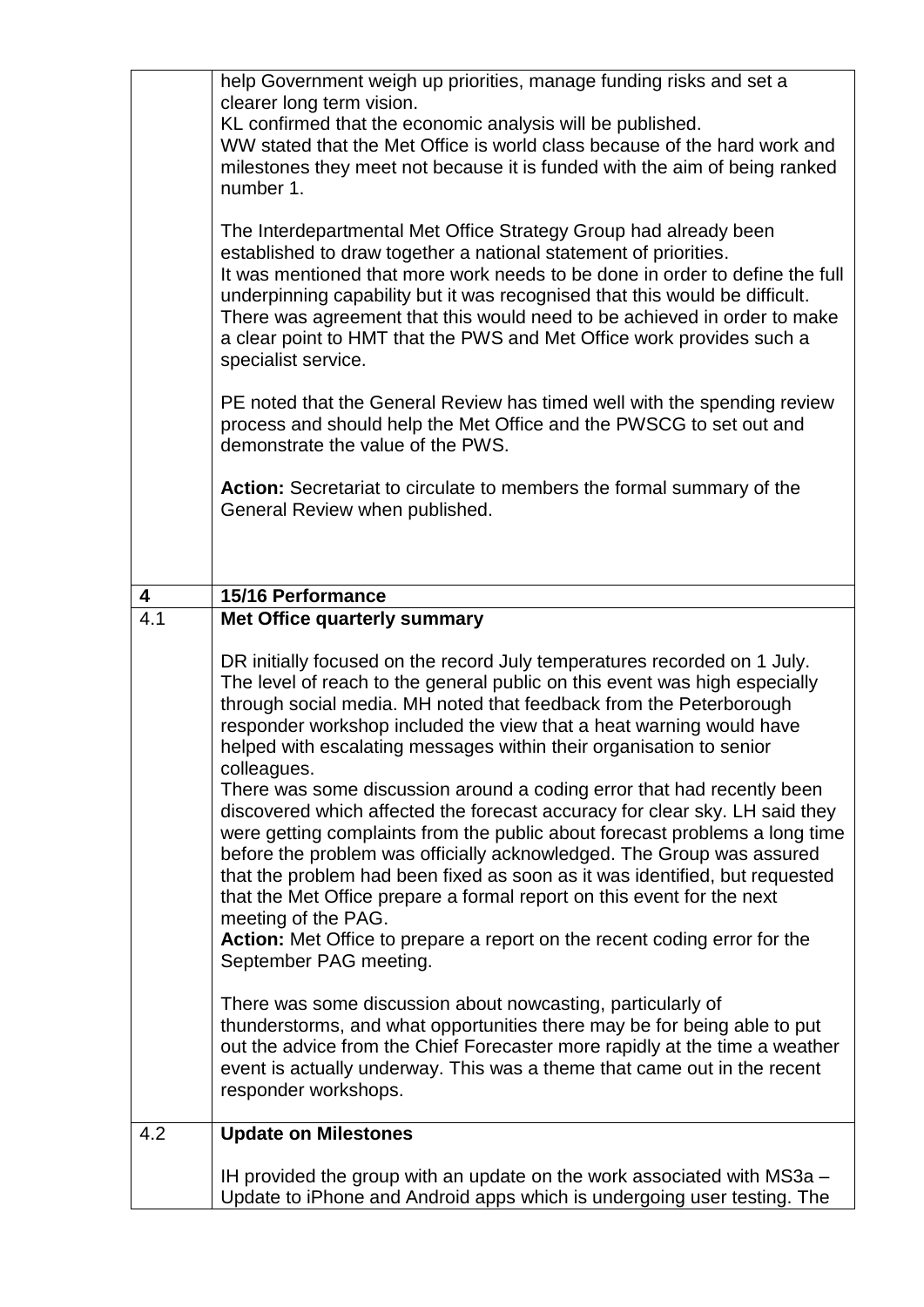|                  | group agreed that the delivery date for the mobile app will be by mid-<br>January 2016, with the preference for retaining the scope and quality rather<br>than the time scale.                                                                                                                                                                                                                                                                                                                                                                                                                                                                                                                                                                                                                        |  |  |
|------------------|-------------------------------------------------------------------------------------------------------------------------------------------------------------------------------------------------------------------------------------------------------------------------------------------------------------------------------------------------------------------------------------------------------------------------------------------------------------------------------------------------------------------------------------------------------------------------------------------------------------------------------------------------------------------------------------------------------------------------------------------------------------------------------------------------------|--|--|
|                  | RO provided an update on MS5 the Weather Observations from Schools<br>project and the pilot project that is due to be promoted to schools this<br>September. The pilot scheme is then expected to be underway from<br>January to March next year. The project will provide schools with better<br>access to more affordable weather observation equipment and can link to<br>the national curriculum.                                                                                                                                                                                                                                                                                                                                                                                                 |  |  |
| 4.3              | <b>Responder Workshops (NSWWS)</b>                                                                                                                                                                                                                                                                                                                                                                                                                                                                                                                                                                                                                                                                                                                                                                    |  |  |
|                  | MH provided a summary of the workshop programme and initial themes<br>and early findings. It has shown that the impacts based matrix is working<br>well with the responder community and that there is appetite for the longer<br>range forecast out to 7 days. There is a strong demand for more local detail<br>and that the advisor service is valued very highly. A training video has been<br>shown at the workshops guiding users in how to use the NSWWS matrix<br>approach. Hazard Manager was referred to and a question raised as to<br>when version 2 will be the default and the original version switched off. MH<br>informed the group that a comms plan was being developed to handle the<br>transition period and that no final decision on switch off timing has been<br>agreed yet. |  |  |
|                  | <b>Action:</b> MH to provide the link for the training film to the secretariat for<br>circulating to the PWSCG.                                                                                                                                                                                                                                                                                                                                                                                                                                                                                                                                                                                                                                                                                       |  |  |
|                  | Action: A request was made for MH to report the findings of the responder<br>workshops to the PWSCG meeting in October.                                                                                                                                                                                                                                                                                                                                                                                                                                                                                                                                                                                                                                                                               |  |  |
| 4.4              | Secretariat report on Met Office performance                                                                                                                                                                                                                                                                                                                                                                                                                                                                                                                                                                                                                                                                                                                                                          |  |  |
|                  | MG provided a summary of the Met Office performance against the agreed<br>milestones and performance measures. PR provided a short highlight<br>comparing UK and International forecast accuracy which had been<br>requested at the last meeting.                                                                                                                                                                                                                                                                                                                                                                                                                                                                                                                                                     |  |  |
| 5                | <b>Future Plans</b>                                                                                                                                                                                                                                                                                                                                                                                                                                                                                                                                                                                                                                                                                                                                                                                   |  |  |
| $\overline{5.1}$ | <b>Spending review and PWS priorities</b>                                                                                                                                                                                                                                                                                                                                                                                                                                                                                                                                                                                                                                                                                                                                                             |  |  |
|                  | MG gave a brief outline of what we know about the timetable for the<br>spending review process It is possible that the PWS could be re-classified<br>as capital spend due to changes in the treatment of R&D investment in the<br>national accounts. The PWSCG had a broad discussion around the<br>spending review. Some of the points made included:<br>The importance of defending R&D which may look like a soft target,<br>but it is essential to deliver the benefits of new capability such as<br><b>HPC and satellites</b><br>That further efficiencies would be required to meet spending review<br>requirements, irrespective of the current level of efficiency or return<br>on investment                                                                                                 |  |  |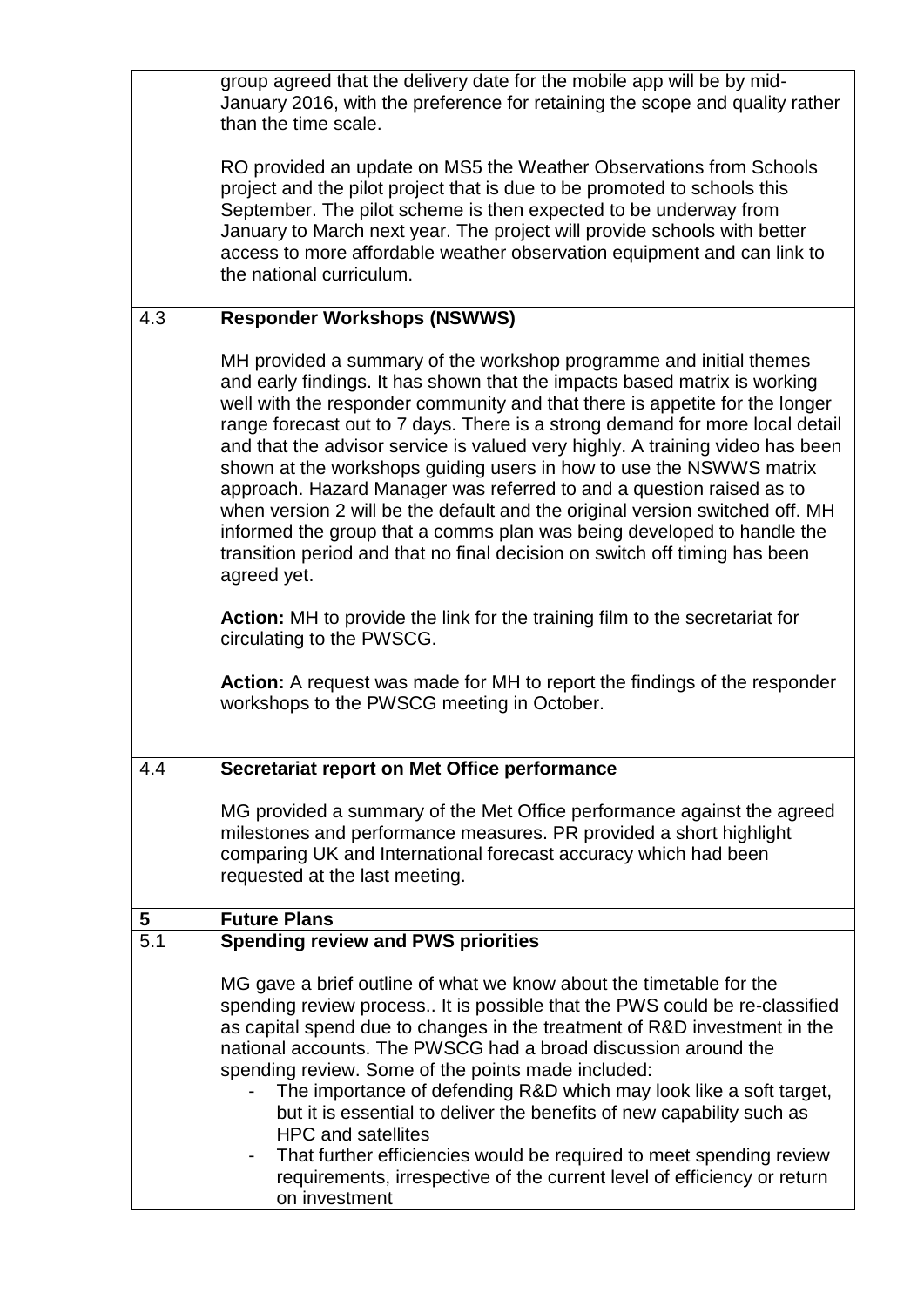|     | That it was not in the Met Office's gift to deliver efficiencies on<br>international commitments<br>PE noted that it will be crucial to make the Government/Ministers aware of<br>the consequences of any cuts to the PWS.                                                                                                                                                                                                                                           |  |  |  |
|-----|----------------------------------------------------------------------------------------------------------------------------------------------------------------------------------------------------------------------------------------------------------------------------------------------------------------------------------------------------------------------------------------------------------------------------------------------------------------------|--|--|--|
|     | WW noted that a lot of work has been put into the funding scenarios which<br>is prudent and will help with a speedy response to the spending review<br>question when it arrives.                                                                                                                                                                                                                                                                                     |  |  |  |
|     | WW suggested that an additional meeting of this group between now and<br>October may be necessary in order to discuss some of these challenges<br>especially in the context of the spending review.                                                                                                                                                                                                                                                                  |  |  |  |
|     | Action: Chair to consider the need for an additional meeting before the<br>next quarterly meeting in October in order to respond the any requirements<br>stemming from the spending review. A teleconference may be sufficient.                                                                                                                                                                                                                                      |  |  |  |
|     | <b>Priorities of the Public Weather Service</b>                                                                                                                                                                                                                                                                                                                                                                                                                      |  |  |  |
|     | There was a discussion about the priorities of the PWS in the context of the<br>Spending Review.<br>Comments made included:                                                                                                                                                                                                                                                                                                                                          |  |  |  |
|     | - The priority of UK weather forecasts over international ones<br>- The importance of access to global earth observations, especially<br>satellites                                                                                                                                                                                                                                                                                                                  |  |  |  |
|     | - That choices which degraded forecast accuracy would be<br>unacceptable to the Group<br>- The results from the Responder Workshops would be important in                                                                                                                                                                                                                                                                                                            |  |  |  |
|     | driving the future priorities of the PWS<br>There was a suggestion that the head of International at the Met Office<br>could come to PAG in September and present to the group on the<br>international obligations.                                                                                                                                                                                                                                                  |  |  |  |
|     | Action: PE agreed to put together a short note to explain the international<br>commitments and costs of the associated infrastructure such as the<br>satellites.                                                                                                                                                                                                                                                                                                     |  |  |  |
| 5.2 | Met Office Science Strategy - Prof Dame Julia Slingo                                                                                                                                                                                                                                                                                                                                                                                                                 |  |  |  |
|     | JS delivered an extremely informative presentation on the PWS-related<br>aspects of the new Met Office Science Strategy. The PWSCG was pleased<br>to note that the new strategy had a strong customer focus and would<br>address some of the priority forecasting challenges identified by the<br>PWSCG including fog/low cloud, convective storms and seasonal<br>forecasting.                                                                                      |  |  |  |
|     | MJ asked whether the strategy could be used to help to inform the public<br>task and can go into advising the Minister and/or BIS?JS confirmed that the<br>strategy aims to justify the scientific basis of the Met Office operation. It sets<br>out that there is a scientific bedrock which supports the underlying<br>capability and draws out the point that that there would be serious<br>ramifications if this there were major cuts to this scientific base. |  |  |  |